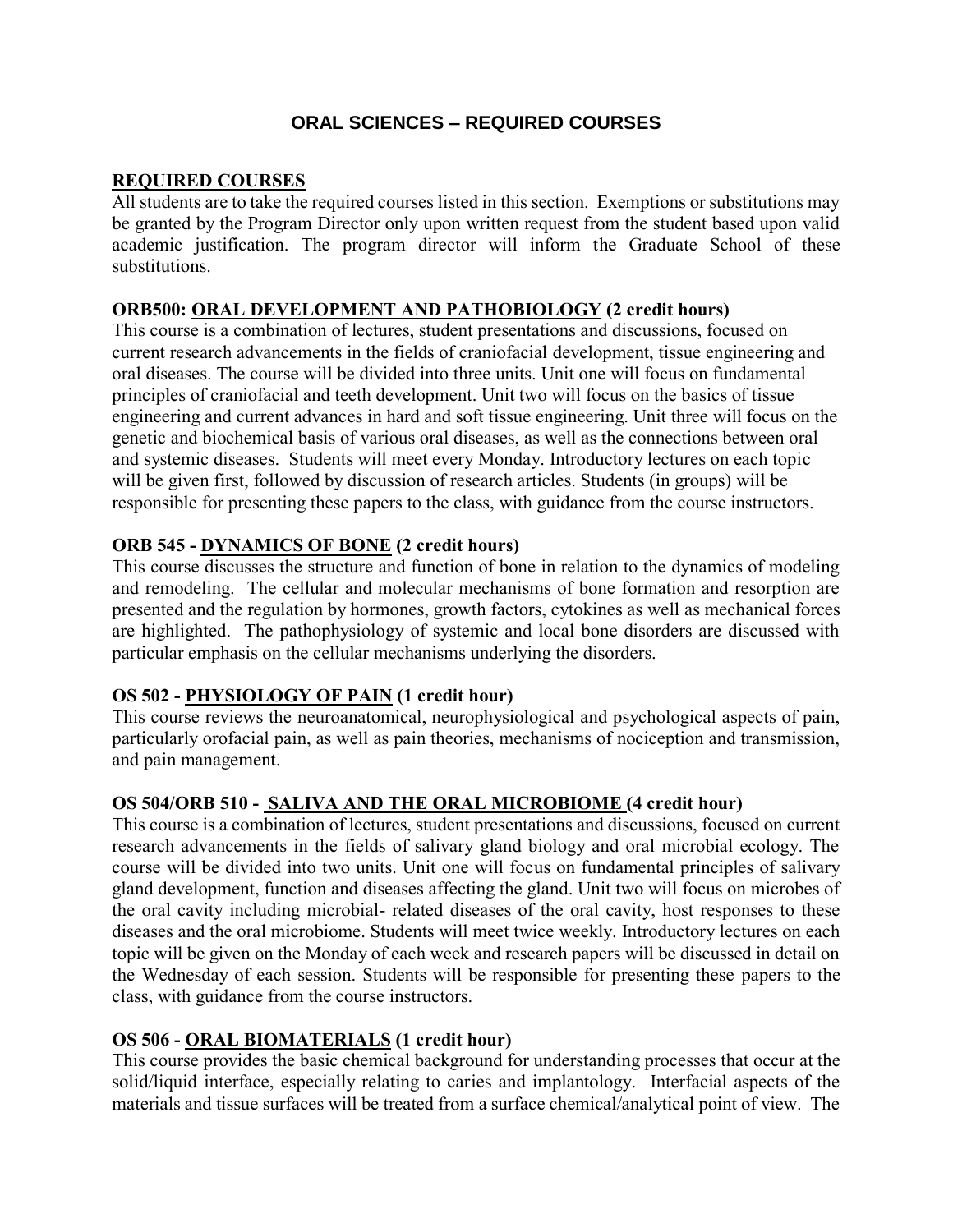structure of biomaterials will also be discussed in terms of their mechanical and physical properties and will include biometals, bioceramics and biopolymers.

## **OS 510 - RESEARCH SEMINAR IN THE ORAL SCIENCES (1 credit hr/Semester)**

This weekly seminar series encompasses a broad spectrum of research issues relevant to the Oral Sciences and, therefore, to Dentistry. It involves the presentation and assessment of current research activities of the students, faculty, and invited guests. An important objective of this course is to provide a forum for the oral presentation of research proposals, research results, and pre-thesis defenses by all students in the program. Thus, all Oral Sciences students are required to make periodic presentations. Students are also expected to develop the ability to understand the scientific principles underlying, if not all the details of, the research of others, thereby enhancing their ability to assess the scientific literature in general. This course also provides an opportunity for students to become acquainted with the faculty and with their research interests and activities. **The Research Seminar in the Oral Science must be formally taken for a minimum four (4) semesters. Only in exceptional circumstances and with the written approval of the Director, an equivalent level course can be substituted for one of the semesters.** 

# **OS 512 - RESEARCH DESIGN (2 credit hours)**

The course emphasis is on learning to understand research literature and to develop the ability to design and conduct worthwhile research, particularly clinical research. Issues related to scientific writing are also included. The general philosophy of this course holds that design and control issues are basic to knowledge of research and should be learned prior to dealing with issues of analysis (statistics). The following topics are included: (1) operationism -the logic of study design and the nature of controls, (2) finding a problem - the literature search, (3) simple types of designs, (4) sampling, (5) validity, reliability and generalizability; (6) manipulation and control of variables, (7) concrete issues in fitting the problem to a design and finding a design for the problem, (8) correlational study designs, (9) experimental designs, (10) ethical issues in human and animal research, (11) complex research designs, (12) special designs (e.g. the  $N = 1$  experiment), and (13) introduction to analysis and interpretation. Each student is required to write a detailed research proposal in an area of his or her research interest. Research content used to illustrate various designs and problems are provided jointly by the instructor and students in order to maximize each students ability to work within his or her own area of research.

### **OS 518 - STATISTICAL METHODS (4 credit hours)**

The purpose of this course is to present fundamental concepts and procedures of inferential statistics. The course is intended to follow Oral Sciences 512, Research Design in the Oral Sciences. Students will develop the ability to explain the process of statistical inference, including terminology; determine appropriate statistical methods; interpret statistical results; evaluate the appropriateness of statistical procedures reported in the literature; and conduct analyses of data involving simple designs. The computer lab is intended to provide experience in using computers to solve statistical problems and practice in interpreting results of statistical analyses.